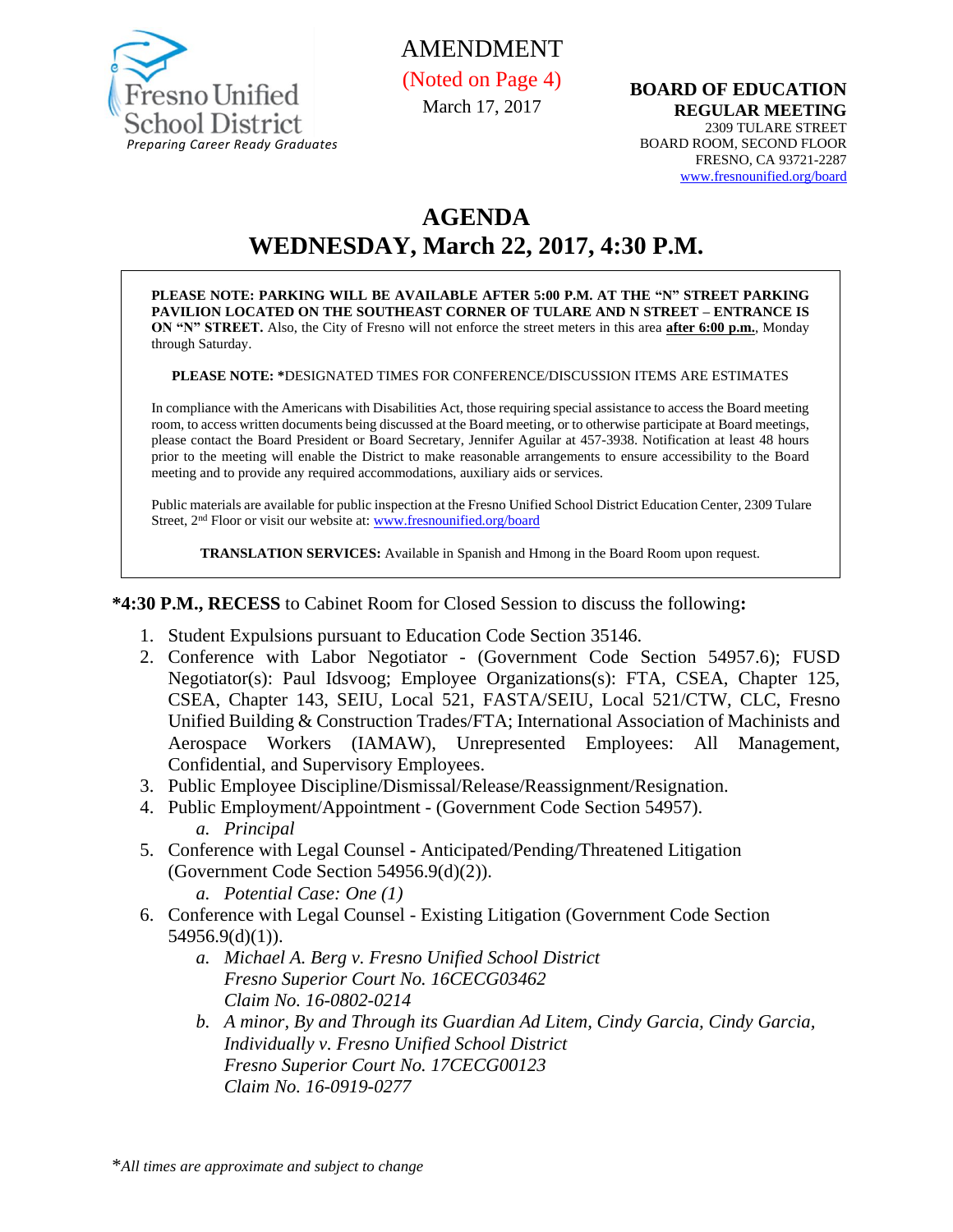# **5:30 P.M., RECONVENE** and report action taken during Closed Session, if any.

### **PLEDGE OF ALLEGIANCE**

Mr. Steve Popeno and Mrs. Neva Popeno, parents that have had a positive impact at Lowell Elementary will lead the flag salute.

### **APPROVE Minutes**

Included in the Board binders are the draft minutes for the February 8, 2017 Regular Meeting. The Interim Superintendent recommends approval. Contact person: Robert G. Nelson, telephone 457-3884.

### **RECOGNIZE Fresno Unified School District Athletics Winter Sports Section Champions for the 2016/17 School Year**

The following Fresno Unified winter sports are to be recognized for the 2016/17 school year. Contact person: Kim Mecum, telephone 457-3731.

 **Bullard Girls Soccer Team** - CIF Central Section Division I Valley Champions. Head Coach, Onesta Francis

# **ADOPT Resolution Proclaiming April 2017 School Library Month**

Included in the Board binders is a resolution proclaiming April 2017 as School Library Month, a celebration by the American Association of School Librarians (AASL). During the month of April, school librarians are encouraged to create activities to support their school and local community in celebrating the essential role of strong school library programs. The Interim Superintendent recommends adoption. Contact person: David Chavez, telephone 457-3566.

### **ADOPT Resolution Proclaiming April 2017 as "Remembrance of the Existence of the Armenian Genocide"**

Included in the Board binders is a resolution proclaiming the month of April 2017 as Remembrance of the Existence of the Armenian Genocide – as remembrance of those forever affected by the Armenian Genocide – and urges our schools and individual citizens to never forget these crimes against humanity. The Interim Superintendent recommends adoption. Contact person: David Chavez, telephone 457-3566.

### **ADOPT Resolution in the Matter of Proclaiming March 19-25, 2017 as National Safe Place Week**

Included in the Board binders is a resolution for the Board's consideration and adoption proclaiming March 19-25, 2017 as National Safe Place Week. This annually recognized week shines a spotlight on Safe Place, an outreach and prevention program for youth in crisis. National Safe Place Week serves to recognize the many valued partners who work together to provide immediate help and safety for all young people. It is a dedicated time to acknowledge licensed Safe Place agencies, Safe Place locations and community partners and volunteers. These individuals and groups are the pillars of strength that support the national safety net for youth. The Interim Superintendent recommends adoption. Contact person: David Chavez, telephone 457-3566.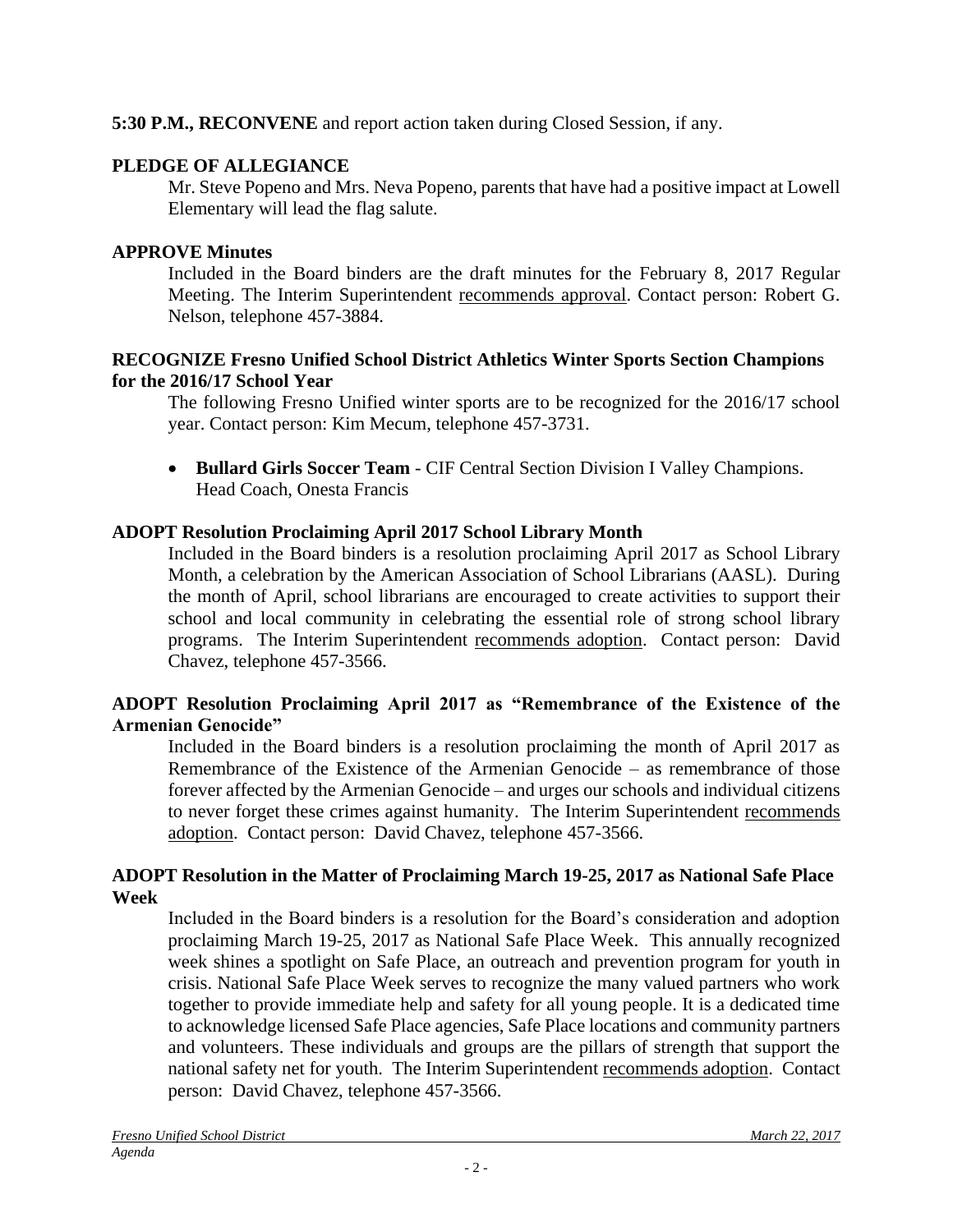### **ADOPT Resolution Proclaiming March April 2017 Women's History Month**

Included in the Board Binders is a resolution proclaiming March 2017 as Women's History Month. Women's History Month is a time to recognize, honor and celebrate the achievements of the American Women. The Interim Superintendent recommends adoption. Contact person: David Chavez, telephone 457-3566.

### **HEAR Reports from Student Board Representatives**

An opportunity is provided to hear comments/reports from Student Board Representatives from Patiño High School. Contact person: Kim Mecum, telephone 457-3731.

### **HEAR Report from Interim Superintendent**

ALL CONSENT AGENDA items are considered to be routine by the Board of Education and will be enacted by one motion. There will be no separate discussion of items unless a Board member or member of the community so requests, in which event, the item(s) will be considered following approval of the Consent Agenda.

# **A. CONSENT AGENDA**

### **A-1, APPROVE Personnel List**

Included in the Board binders is the Personnel List, Appendix A, as submitted. The Interim Superintendent recommends approval. Contact person: Paul Idsvoog, telephone 457-3548.

# **A-2, ADOPT Findings of Fact and Recommendations of District Administrative Board**

The Board of Education received and considered the Findings of Fact and Recommendations of District Administrative Panels resulting from hearings on expulsion and readmittance cases conducted during the period since the March 8, 2017, Regular Board meeting. The Interim Superintendent recommends adoption. Contact person: Kim Mecum, telephone 457-3569.

### **A-3, APPROVE Property and Liability Insurance for 2017/18**

On an annual basis the district renews coverage for its property, general liability, designated lessees and excess liability requirements. The policy period will extend from April 1, 2017 through March 31, 2018. With this renewal, the district will continue to be self-insured for a specified retention level associated with property and liability claims. If a claim should exceed the specified retention level, then the respective primary policies provide for coverage followed by excess layers of coverage. The Interim Superintendent recommends approval. Fiscal impact: Sufficient funds are available in the district's Liability Internal Service Fund. Contact person: Ruth F. Quinto, telephone 457-6226.

### **A-4, APPROVE Agreement with Ciber to Upgrade the Lawson System (Personnel/Payroll)**

Included in the Board binders is a Master Agreement between Fresno Unified School District and Ciber to upgrade the district's Lawson System (Personnel/Payroll) from version 9 to version 10. The contract period is March 23, 2017 through December 31, 2017,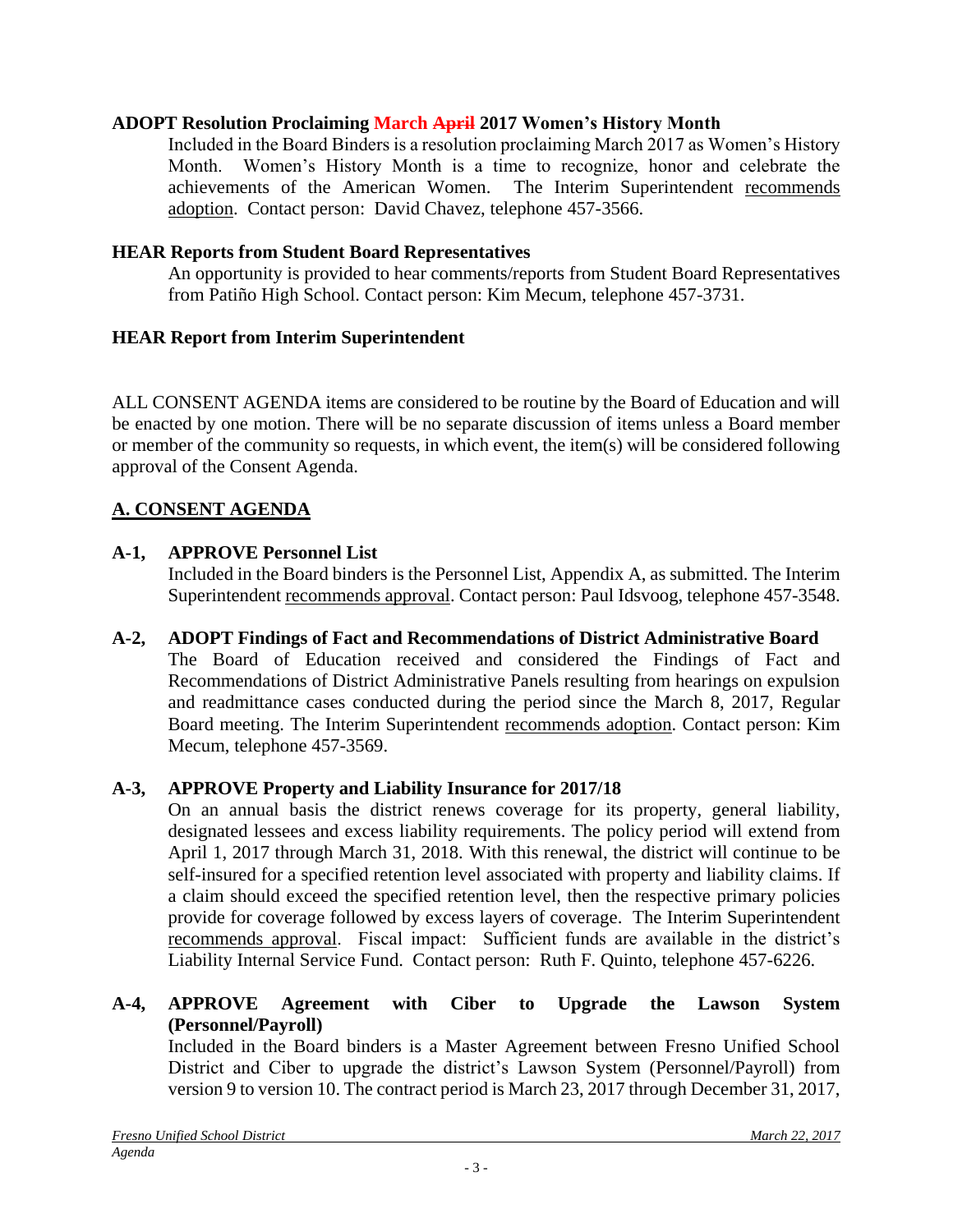in an amount not to exceed \$190,000. The Interim Superintendent recommends approval. Fiscal impact: Sufficient funds are available in the Unrestricted General Fund in the amount of \$190,000 approved by the Board of Education with the 2016/17 budget adoption. Contact person: Ruth F. Quinto, telephone 457-6226.

### **A-5, APPROVE Addendum to Independent Contractor Services Agreement with Goodfellow Occupational Therapy**

Included in the Board binders is an addendum to an existing agreement with Goodfellow Occupational Therapy in the amount of \$34,200. This vendor will provide occupational therapy services to students as required by Individualized Education Programs (IEPs). Sufficient funds in the amount of \$34,200 are available in the Special Education budget. The Interim Superintendent recommends approval. Fiscal impact: Sufficient funds in the amount of \$34,200 are available in the Special Education budget. Contact person: Kim Mecum, telephone 457-3731.

### **A-6, APPROVE Award of Bid 17-14, Fresno High School-Royce Hall Acoustical Improvements and Remodel**

Included in the Board binders is information on Bid 17-14, for acoustical improvements and remodel of Fresno High School's Royce Hall. The project will address issues related to sound quality, lighting controls, stage sight lines, architectural integrity and accessibility for performers and audience members with disabilities. New carpet and paint are also included. Bids were opened on December 22, 2016.

Staff recommends award to the lowest responsive, responsible bidder:

To be recommended prior to the March 22, 2017 Board meeting pending information to be provided by the hearing officer following a protest hearing held on March 7, 2017.

Staff' recommends the bid submitted by Lewis C Nelson and Sons, Inc. be rejected as nonresponsive because a "Prohibited Interest" exists as defined in General Conditions Section 00 72 00.16 of the bid and Government Code 1090 et seq.; and award be to the lowest responsive and responsible bidder:

Davis Moreno Construction, Inc. (Fresno, Ca) \$1,800,000

The tabulation is attached and bid specifications are available for review in the Purchasing Department.

The Interim Superintendent recommends approval. Fiscal impact: Funding is available in the General and Measure Q funds. Contact person: Karin Temple, telephone 457-3134.

# **A-7, APPROVE Award of Bid 17-20, Copy Paper**

Included in the Board binders is information on Bid 17-20, to replenish copy paper in warehouse stock to be used district wide. The bid was lawfully advertised on January 26,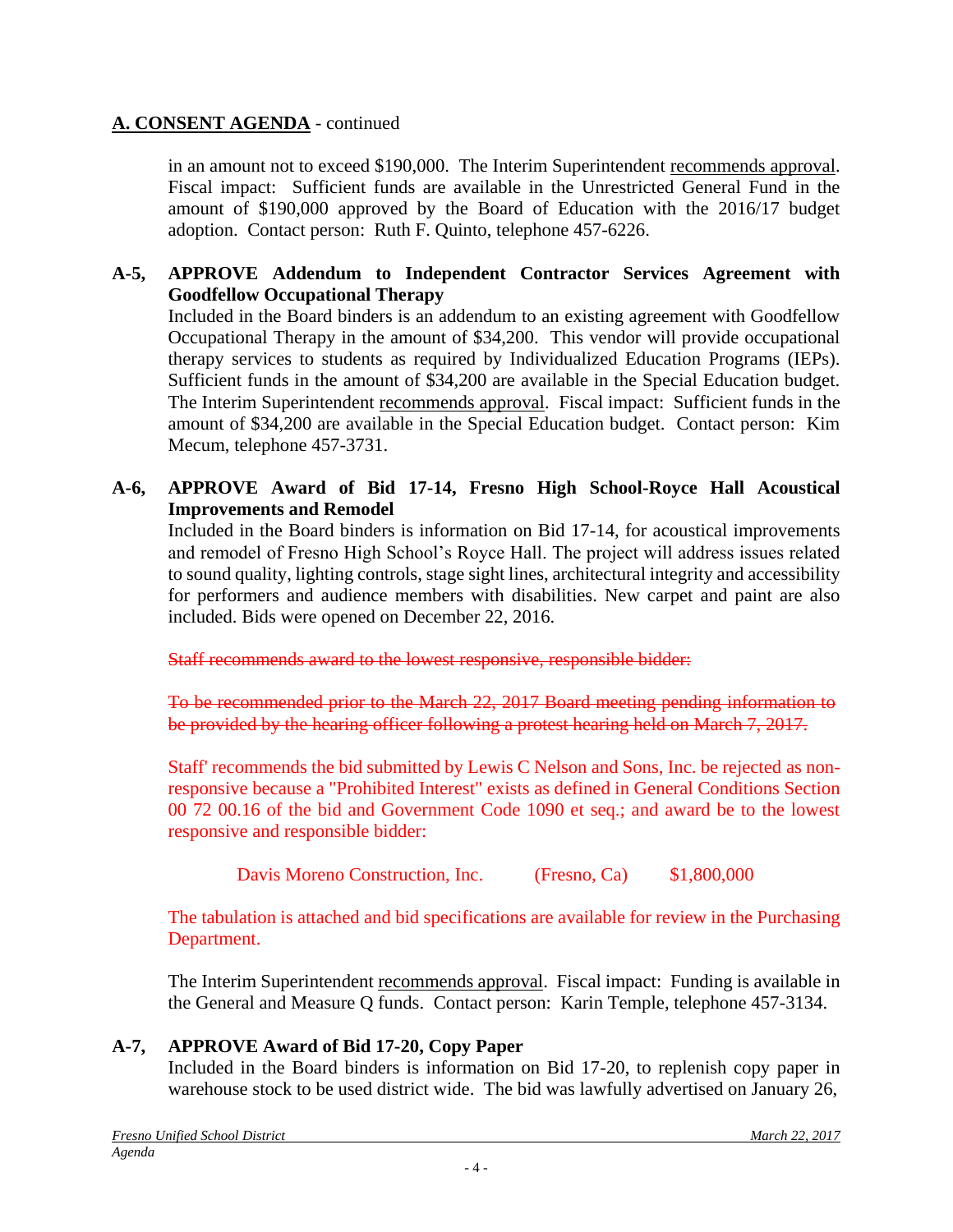2017 and February 2, 2017. The bids were opened on February 9, 2017. Bid specifications were sent to twenty-two (22) vendors, and the district received six (6) responses.

Staff recommends award to the lowest responsive, responsible bidder:

Contract Paper Group (Uniontown, OH) \$557,424 (estimated annual use)

A copy of the tabulation is attached and bid specifications are available for review in the Purchasing office. The Interim Superintendent recommends approval. Fiscal impact:

\$557,424 is available in the General Fund. Contact person: Karin Temple, telephone 457- 3134.

### **A-8, APPROVE Proposed Revisions for Board Bylaws (BB) 9100 and 9122**

Included in the Board binders are proposed revisions to the following Board Bylaw (BB) and Exhibit (E):

- BB 9122 Secretary
- E 9270 Conflict of Interest

The Board was in receipt of the Board Bylaw and Exhibit revisions at the February 22, 2017 Board meeting and staff presented and the Board discussed revisions during the March 8, 2017 Board meeting. The Interim Superintendent recommends approval. Fiscal impact: There is no fiscal impact to the district at this time. Contact person: Miguel Arias, telephone 457-3736.

# **A-9, DENY Claim #16-0919-0278**

Included in the Board binders is a Claim for Damages by a Minor, case #16-0919-0278. The Interim Superintendent recommends that the Claim be denied and the matter referred to the district's Director of Benefits and Risk Management for further handling. Fiscal impact: There is no fiscal impact to the district at this time. Contact person: Ruth F. Quinto, telephone 457-6226.

# **A-10, DENY Claim #17-0208-0023**

Included in the Board binders is a Claim for Damages by Brittany Hoagland, case #17- 0208-0023. The Interim Superintendent recommends that the Claim be denied and the matter referred to the district's Director of Benefits and Risk Management for further handling. Fiscal impact: There is no fiscal impact to the district at this time. Contact person: Ruth F. Quinto, telephone 457-6226.

# **A-11, DENY Claim #16-1025-0421**

Included in the Board binders is a Claim for Damages by Brenda Gail Schulteis, case #16- 1025-0421. The Interim Superintendent recommends that the Claim be denied and the matter referred to the district's Director of Benefits and Risk Management for further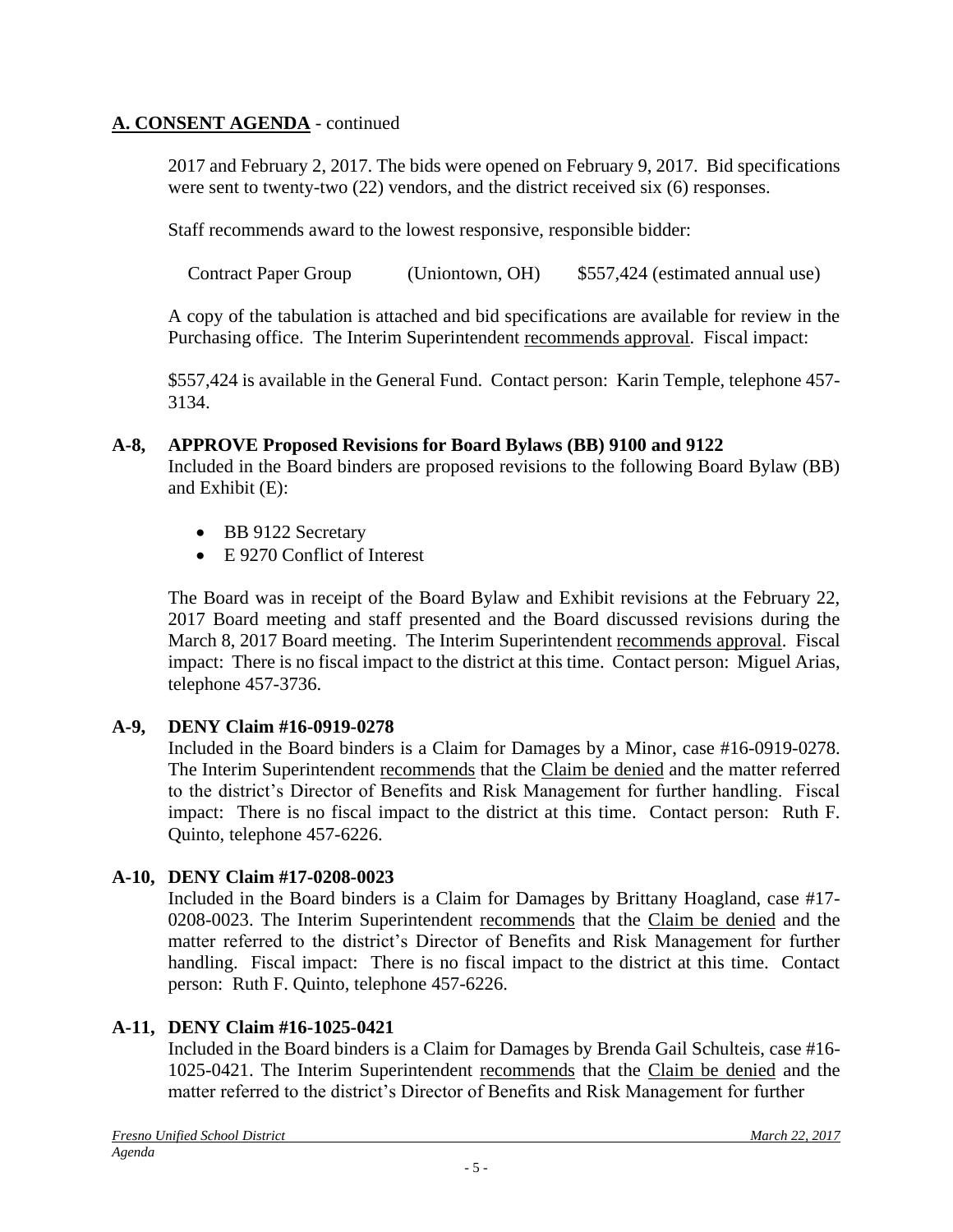handling. Fiscal impact: There is no fiscal impact to the district at this time. Contact person: Ruth F. Quinto, telephone 457-6226.

# **A-12, DENY Claim #17-0214-0021**

Included in the Board binders is a Claim for Damages by a Minor, case #17-0214-0021. The Interim Superintendent recommends that the Claim be denied and the matter referred to the district's Director of Benefits and Risk Management for further handling. Fiscal impact: There is no fiscal impact to the district at this time. Contact person: Ruth F. Quinto, telephone 457-6226.

# **A-13, DENY Claim #17-0215-0022**

Included in the Board binders is a Claim for Damages by a Minor, case #17-0215-0022. The Interim Superintendent recommends that the Claim be denied and the matter referred to the district's Director of Benefits and Risk Management for further handling. Fiscal impact: There is no fiscal impact to the district at this time. Contact person: Ruth F. Quinto, telephone 457-6226.

### **A-14, RATIFY Addendum to Independent Contractor Services Agreement with Orchid Interpreting, Inc.**

Orchid Interpreting, Inc. provides interpreting and translation services as requested to bridge communication between school personnel and parents and support instructional needs between students and teachers. These services address the communication needs in uncommon languages for which no district personnel exists. The Interim Superintendent recommends ratification. Fiscal impact: The district currently has an agreement for \$14,500, which will increase by \$50,000, for a total of \$64,500. Sufficient funds areavailable in the English Learner Services department budget. Contact person: Kim Mecum, telephone 457-3731.

### **A-15, RATIFY Submission of Grant Applications to the California Department of Education for the Fresh Fruit and Vegetable Grant Program**

Included in the Board binders is information on grant applications, recommended for ratification, to the California Department of Education's Fresh Fruit and Vegetable Program (FFVP) seeking funding to offer elementary students free daily fresh fruit and vegetable snacks. All elementary schools (66) meeting the eligibility criteria of 50% or more students eligible for free/reduced-price meals are included, and grant awards will be based on these percentages. The Interim Superintendent recommends ratification. Fiscal impact: Grant funds of approximately \$50-\$75 per student will cover all program costs for funded schools. Contact person: Karin Temple, telephone 457-3134.

# **A-16, RATIFY Purchase Orders from January 1, 2017, through January 31, 2017**

Included in the Board binders is information on purchase orders issued from January 1, 2017, through January 31, 2017. Purchase orders for \$10,000 or more are presented first, followed by purchase orders for less than \$10,000. A list of purchase orders issued for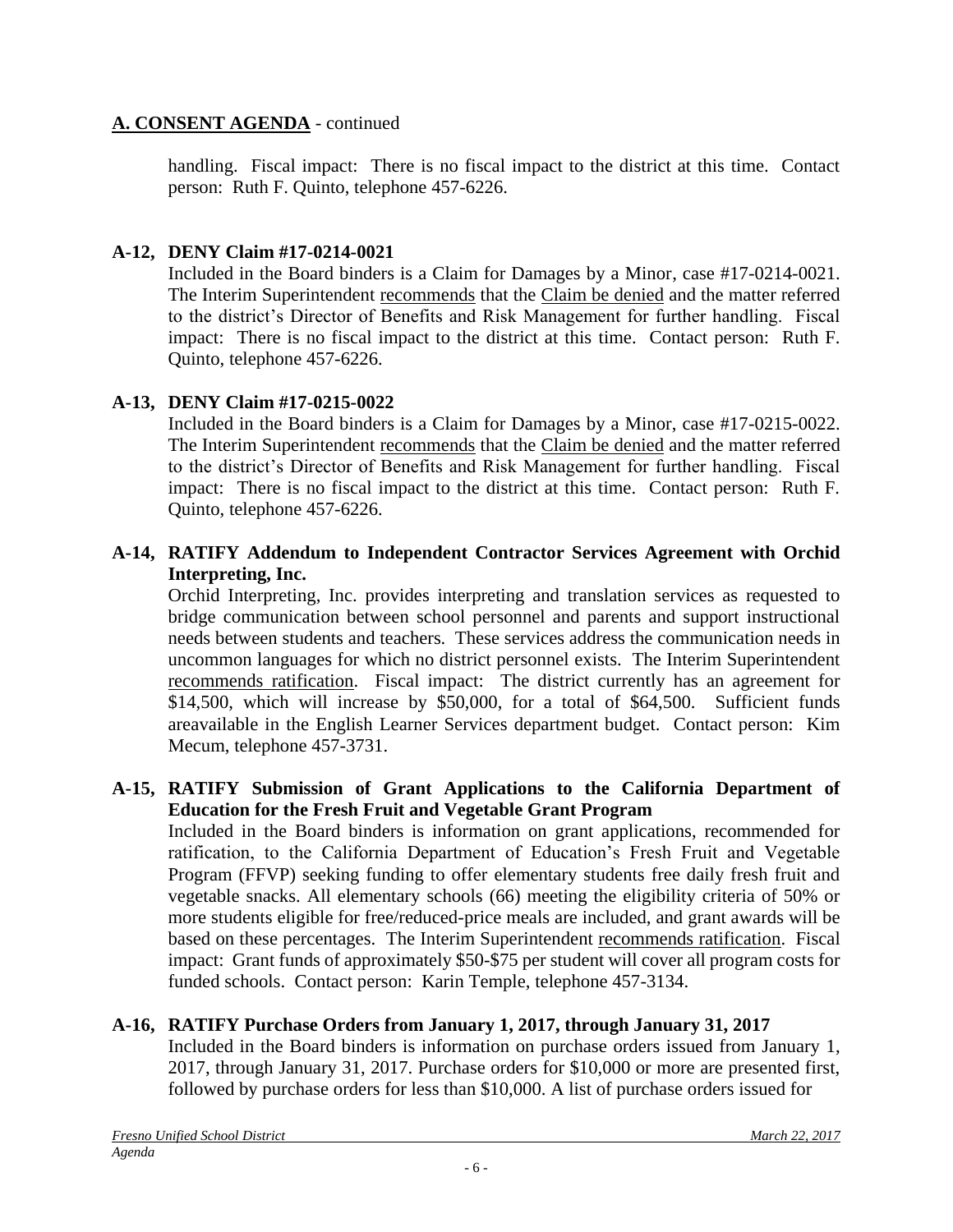Associated Student Body (ASB) accounts is also provided. The Interim Superintendent recommends ratification. Fiscal impact: Funding is noted on the attached pages. Contact person: Karin Temple, telephone 457-3134.

#### **END OF CONSENT AGENDA (ROLL CALL VOTE)**

# **UNSCHEDULED ORAL COMMUNICATIONS**

Individuals who wish to address the Board on topics within the Board's subject matter jurisdiction, but **not** listed on this agenda may do so at this time. While all time limitations are at the discretion of the Board President, generally members of the public will be limited to a maximum of three (3) minutes per speaker for a total of thirty (30) minutes of public comment as designated on this agenda. Any individual who has not had an opportunity to address the Board during this initial thirty (30) minute period may do so at the end of the meeting after the Board has addressed all remaining items on this agenda. Individuals with questions on school district issues may submit them in writing. The Board will automatically refer to the Interim Superintendent any formal requests that are brought before them at this time. The appropriate staff member will furnish answers to questions. Please note that if you wish to address the Board on an agenda item, you should do so when that specific item is called.

# **B. CONFERENCE/DISCUSSION AGENDA**

### **6:15 P.M.**

### **B-17, DISCUSS and APPROVE the New California School Dashboard and Determination of Local Indicators**

With the passing of the Local Control Funding Formula (LCFF) in June of 2013, California created a new accountability system that is based on multiple measures. These measures are used to determine how schools progress toward meeting the needs of their students. The measures are based on factors that support a quality education, including high school graduation rates, college/career readiness, student test scores, English learner (EL) progress, suspension rates and parent engagement. Staff will present information on the new Dashboard and recommend possible local indicators that will be used to evaluate the district's progress to meet the needs of all students. The Interim Superintendent recommends approval. Fiscal impact: There is no fiscal impact to the district. Contact person: Ruth F. Quinto, telephone 457-6226.

### **6:35 P.M.**

### **B-18, PRESENT and DISCUSS the 2017/18 Strategic Budget Development**

At the January 25, 2017, February 8, 2017, February 22, 2017 and March 8, 2017 Board of Education meetings, the 2017/18 Governor's Proposed Budget and the District's preliminary strategic budget development were discussed. On March 22, 2017, staff and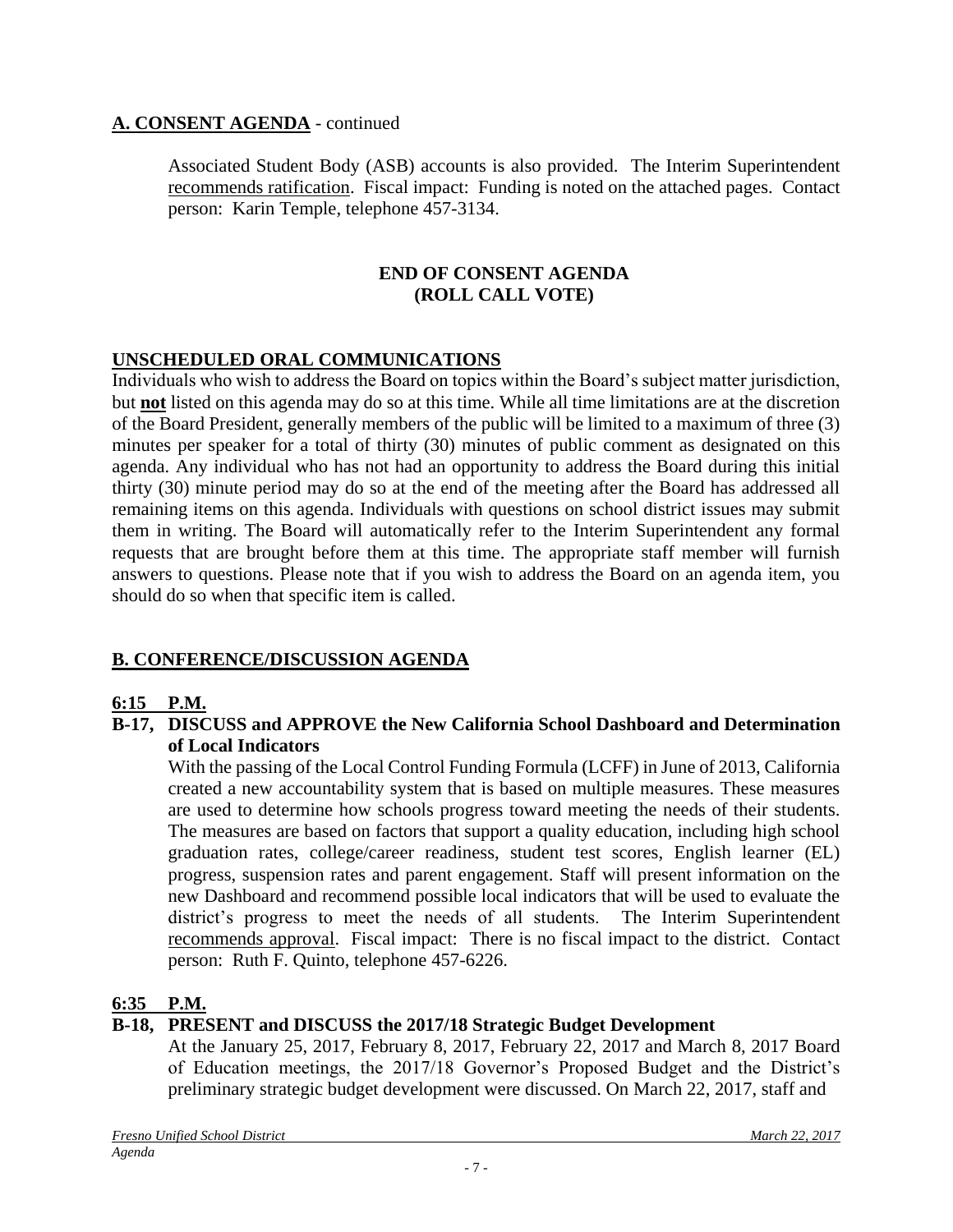### **B. CONFERENCE/DISCUSSION AGENDA** – *continued*

the Board will continue budget development discussions. Fiscal impact: Not available at this time. Contact person: Ruth F. Quinto, telephone 457-6226.

# **7:15 P.M.**

#### **B-19, DISCUSS Opportunity for Public Disclosure and RATIFICATION of the 2016/17 Negotiated Collective Bargaining Agreement between Fresno Unified School District and California School Employees Association, Chapter 143, Food Services**

In accordance with Government Code 3547.5 all major provisions of collective bargaining agreements are to be presented at a public meeting of the public school employer before the employer enters into written agreement with an exclusive representative. Included in the Board binders is a copy of the tentative agreement between Fresno Unified School District and California School Employees Association, Chapter 143, Food Services. The Interim Superintendent recommends ratification. Fiscal impact: The estimated cost is included in the disclosure of the collective bargaining agreement. Contact person: Paul Idsvoog, telephone 457-3548.

### **7:35 P.M.**

### **B-20, INTERVIEW and DISCUSS Educational Leadership Search Firm(s) Identified by Evaluation Committee, and APPROVE Firm to Conduct the Search for a Permanent Superintendent**

The Board will have an opportunity to interview and discuss one or more educational leadership search firms identified by the Board-appointed Evaluation Committee through a Request for Qualifications process. After discussion, it is recommended that the Board approve the best value firm and designate the Purchasing Executive Director to enter into negotiations with the intent of executing a contract with the selected firm. Best value will be determined based on a combination of proven results, qualifications, experience, methodology including obtaining stakeholder and community input, references and price. The Interim Superintendent recommends approval. Fiscal impact: Funding is available in the General Fund; the amount will be based on proposals submitted and subsequent negotiations. Contact person: Karin Temple, telephone 457-3134.

### **7:45 P.M.**

### **B-21, DISCUSS and APPROVE the Appointment of a Community Member to the JPA Board of Directors for the Center for Advanced Research and Technology**

An opportunity is provided for the Board of Education to discuss and appoint a community member to the JPA Board of Directors to the Center for Advanced Research and Technology. The Interim Superintendent recommends approval. Fiscal impact: There is no fiscal impact to the district. Contact person: David Chavez, telephone 457-3566.

### **C. RECEIVE INFORMATION & REPORTS**

There are no items for this portion of the agenda.